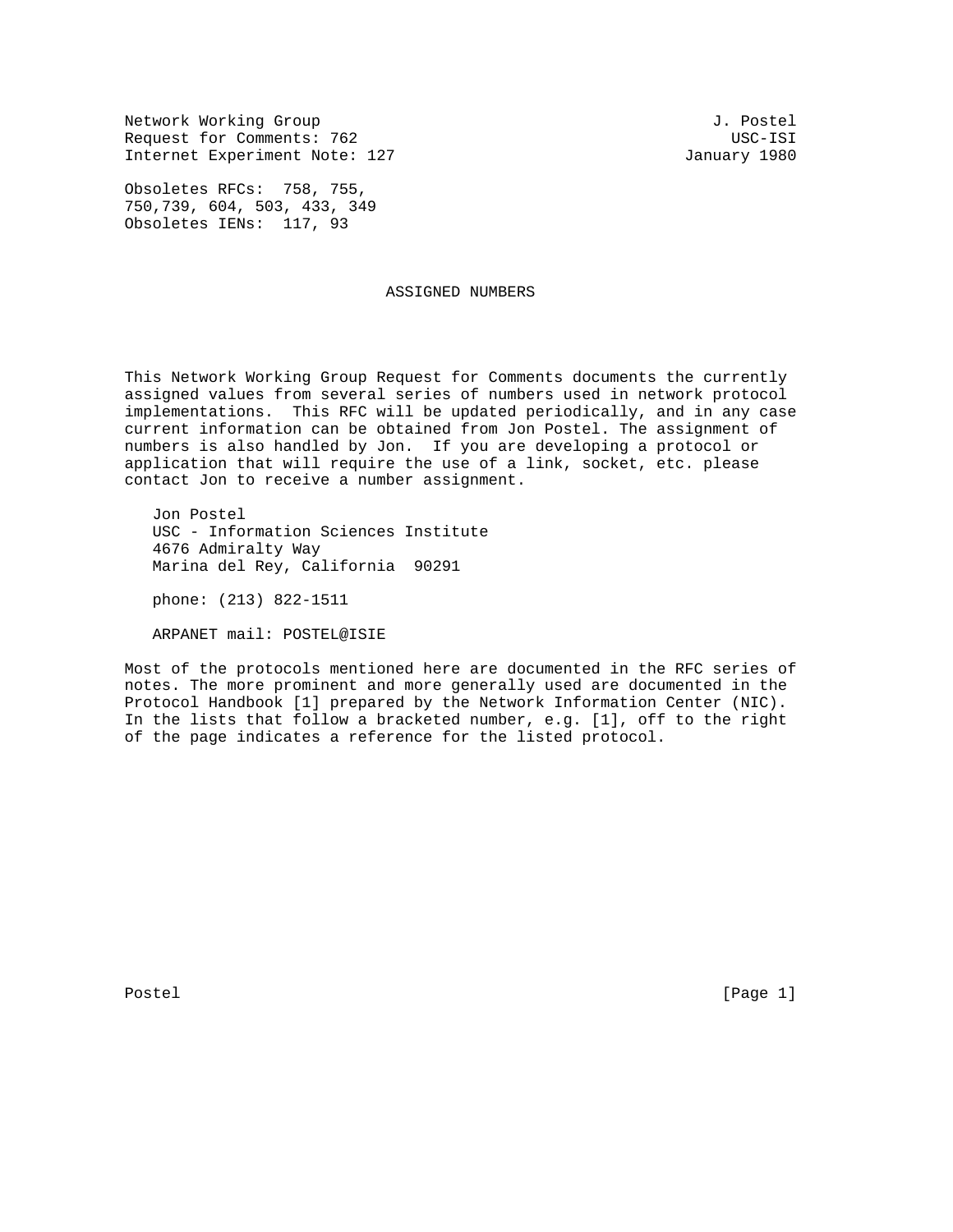## ASSIGNED NETWORK NUMBERS

 This list of network numbers is used in the internetwork, the field is 8 bits in size.

Assigned Network Numbers

| Decimal        | Octal           | Name            | Network                              | References |
|----------------|-----------------|-----------------|--------------------------------------|------------|
|                |                 |                 |                                      |            |
| 0              | 0               |                 | Reserved                             |            |
| 1              | $\mathbf 1$     | BBN-PR          | BBN Packet Radio Network             |            |
| $\overline{a}$ | 2               | $SF-PR-1$       | SF Bay Area Packet Radio Network (1) |            |
| 3              | 3               | BBN-RCC         | <b>BBN RCC Network</b>               |            |
| 4              | 4               | SATNET          | Atlantic Satellite Network           |            |
| 5              | 5               | SILL-PR         | Ft. Sill Packet Radio Network        |            |
| 6              | 6               | $SF-PR-2$       | SF Bay Area Packet Radio Network (2) |            |
| 7              | 7               | CHAOS           | MIT CHAOS Network                    |            |
| 8              | 10              | <b>CLARKNET</b> | SATNET subnet for Clarksburg         |            |
| 9              | 11              | BRAGG-PR        | Ft. Bragg Packet Radio Network       |            |
| 10             | 12 <sup>°</sup> | ARPANET         | <b>ARPANET</b>                       | [1,2]      |
| 11             | 13              | UCLNET          | University College London Network    |            |
| 12             | 14              | <b>CYCLADES</b> | <b>CYCLADES</b>                      |            |
| 13             | 15              | NPLNET          | National Physical Laboratory         |            |
| 14             | 16              | TELENET         | TELENET                              |            |
| 15             | 17              | <b>EPSS</b>     | British Post Office EPSS             |            |
| 16             | 20              | <b>DATAPAC</b>  | <b>DATAPAC</b>                       |            |
| 17             | 21              | TRANSPAC        | TRANSPAC                             |            |
| 18             | 22              | <b>LCSNET</b>   | MIT LCS Network                      | [37, 38]   |
| 19             | 23              | TYMNET          | <b>TYMNET</b>                        |            |
| 20             | 24              | $DC-PR$         | Washington D.C. Packet Radio Network |            |
| 21             | 25              | EDN             | DCEC EDN                             |            |
| 22             | 26              | <b>DIALNET</b>  | <b>DIALNET</b>                       | [47, 48]   |
| 23             | 27              | MITRE           | MITRE Cablenet                       | $[23]$     |
| 24             | 30              | BBN-LOCAL       | <b>BBN</b> Local Network             |            |
| 25             | 31              | RSRE-PPSN       | RSRE / PPSN                          |            |
| 26             | 32              | AUTODIN-II      | AUTODIN II                           |            |
| 27             | 33              | NOSC-LCCN       | NOSC / LCCN                          |            |
| 28             | 34              | WIDEBAND        | Wide Band Satellite Network          |            |
| 29             | 35              | DCN-COMSAT      | COMSAT Distributed Computing Network |            |
| 30             | 36              | DCN-UCL         | UCL Distributed Computing Network    |            |
| 31             | 37              | BBN-SAT-TEST    | BBN SATNET Test Network              |            |
| 32             | 40              | UCL-CR1         | UCL Cambridge Ring 1                 |            |
| 33             | 41              | $UCL-CR2$       | UCL Cambridge Ring 2                 |            |
| $34 - 254$     | $42 - 376$      |                 | Unassigned                           |            |
| 255            | 377             |                 | Reserved                             |            |

Postel [Page 2]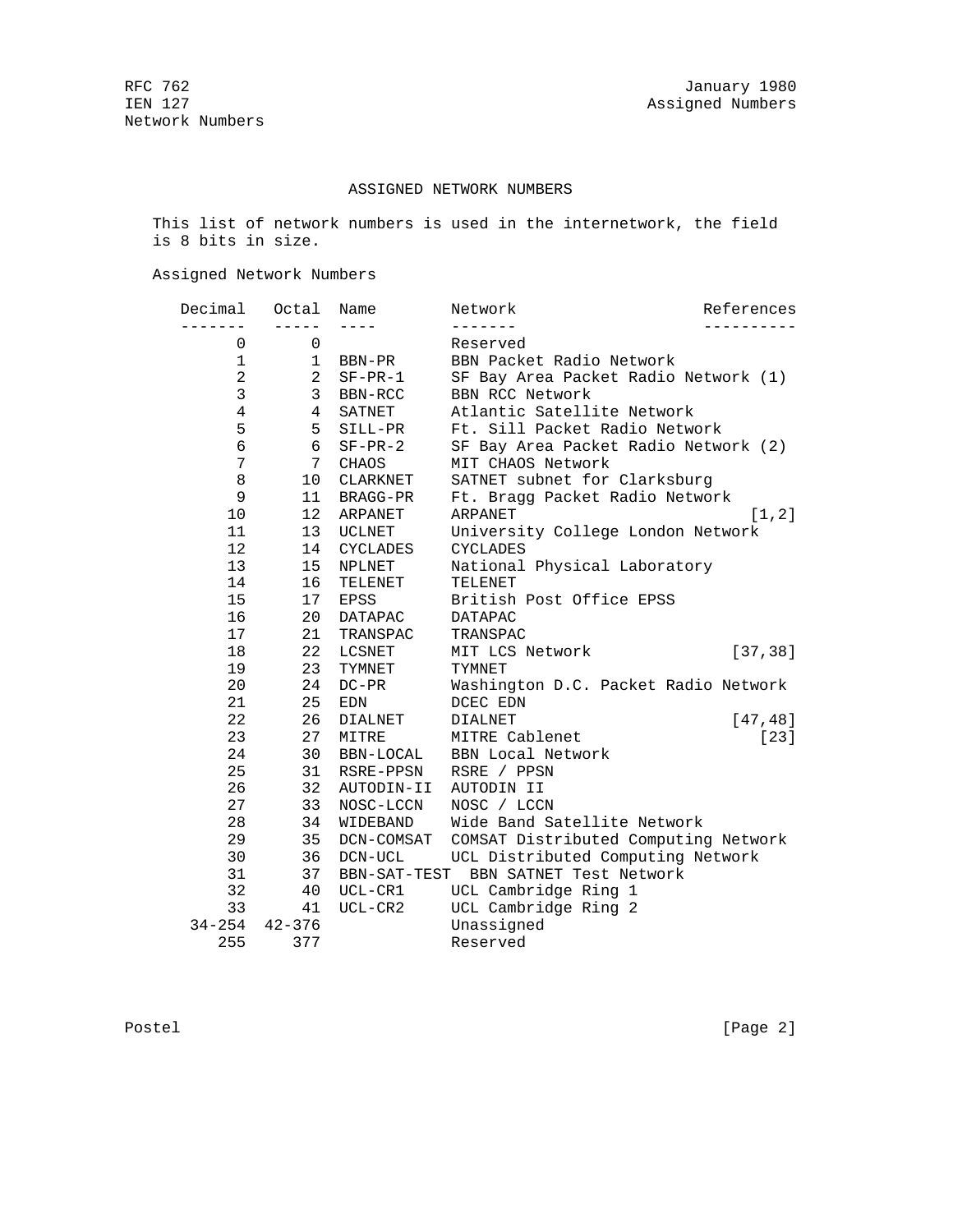RFC 762 January 1980<br>IEN 127 January 1980 Internet Protocol Versions

## ASSIGNED INTERNET PROTOCOL VERSIONS

 In the Internet Protocol (IP) there is a field to identify the version of the internetwork general protocol. This field is 4 bits in size.

Assigned Internet Protocol Versions

| Decimal  | Octal    | Version                 | References |
|----------|----------|-------------------------|------------|
|          |          |                         |            |
|          |          | March 1977 version      | $[35]$     |
|          |          | January 1978 version    | $[36]$     |
| 2        | 2        | February 1978 version A | $[42]$     |
| 3        |          | February 1978 version B | $[43]$     |
| 4        | 4        | August 1979 version 4   | $[44]$     |
| 5        | 5        | ST Datagram Mode        | $[45]$     |
| $6 - 14$ | $6 - 16$ | Unassigned              |            |
| 15       |          | Reserved                |            |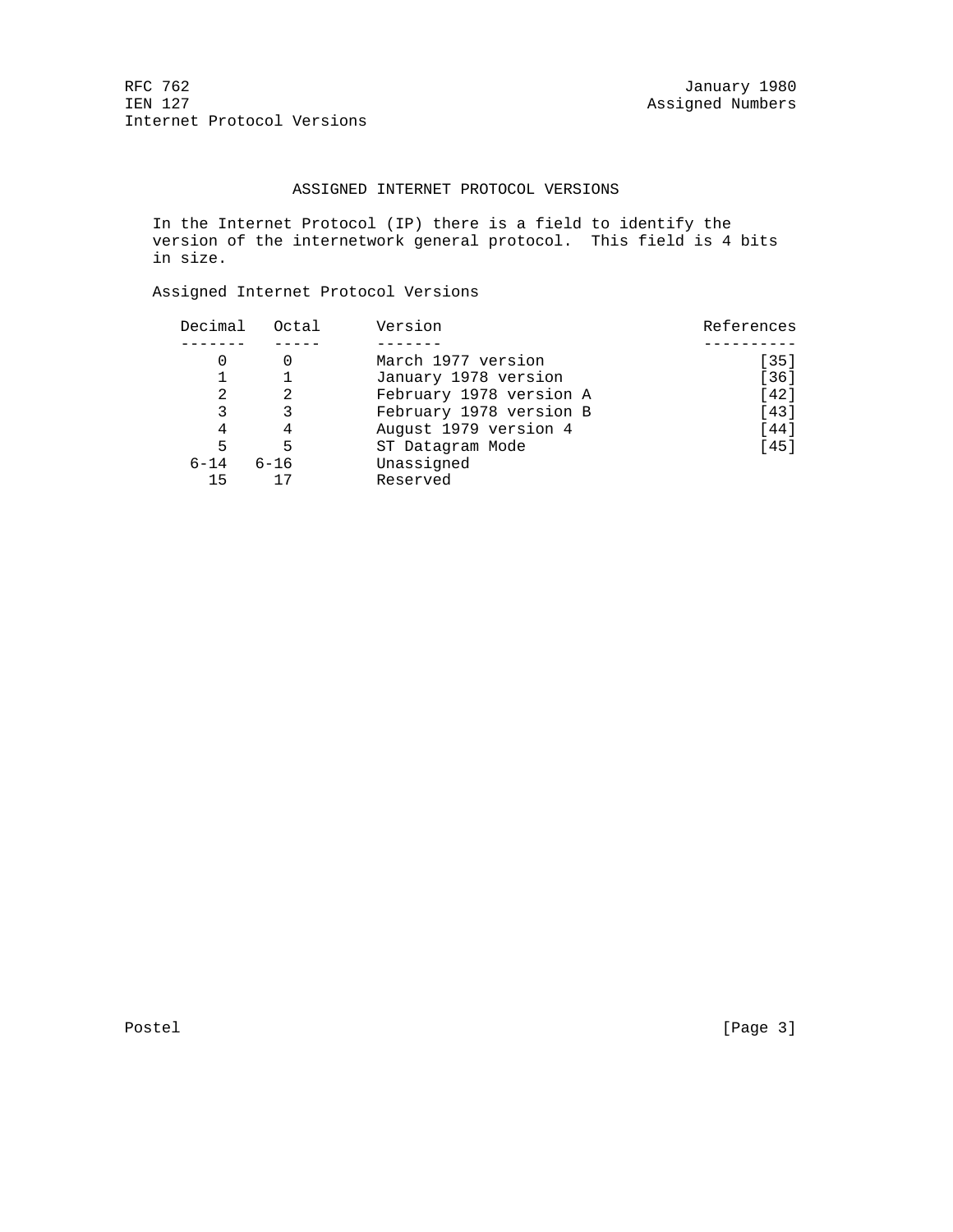RFC 762 January 1980<br>IEN 127 January 1980 Internet Protocol Numbers

### ASSIGNED INTERNET PROTOCOL NUMBERS

 In the Internet Protocol (IP) [44] there is a field to identify the the next level protocol. This field is 8 bits in size. This field is called Protocol in the IP header.

Assigned Internet Protocol Numbers

| Decimal        | Octal          | Protocol Numbers           | References |
|----------------|----------------|----------------------------|------------|
| $\Omega$       | $\Omega$       | Reserved                   |            |
| 1              | 1              | raw internet datagrams     | [44]       |
| $\overline{2}$ | $\overline{a}$ | $TCP-3$                    | $[36]$     |
| 3              | $\mathbf{3}$   | Gateway-to-Gateway         | [49]       |
| $\overline{4}$ | $\overline{4}$ | Gateway Monitoring Message | [41]       |
| 5              | 5              | <b>ST</b>                  | $[45]$     |
| 6              | $\epsilon$     | $TCP-4$                    | [46]       |
| 7              | 7              | UCL                        |            |
| 8              | 10             | <b>DSP</b>                 | [37, 38]   |
| 9              | 11             | Secure                     |            |
| 10             | 12             | $TCP-2$                    | $[35]$     |
| 11             | 13             | <b>NVP</b>                 | $[39]$     |
| 12             | 14             | PUP                        | $[55]$     |
| 13             | 15             | Pluribus                   |            |
| 14             | 16             | Telenet                    |            |
| 15             | 17             | XNET                       |            |
| 16             | 20             | Chaos                      |            |
| 17             | 21             | User Datagram              | $[50]$     |
| 18             | 22             | Multiplexing               | $[51]$     |
| $19 - 63$      | $23 - 77$      | Unassigned                 |            |
| 64             | 100            | EXPAK cumstats             |            |
| 65             | 101            | EXPAK PC messages          |            |
| 66             | 102            | Unassigned                 |            |
| 67             | 103            | Gateway Monitoring         |            |
| 68             | 104            | Unassigned                 |            |
| 69             | 105            | SIMP monitoring            |            |
| 70             | 106            | SIMP polling               |            |
| 71             | 107            | SIMP packet core/U         |            |
|                | 72-76 110-114  | Unassigned                 |            |
| 77             | 115            | backroom SIMP polling      |            |
| 78             | 116            | backroom SIMP monitoring   |            |
| 79             | 117            | SIMP message generators    |            |
|                | 80-254 120-376 | Unassigned                 |            |
| 255            | 377            | Reserved                   |            |

Postel [Page 4]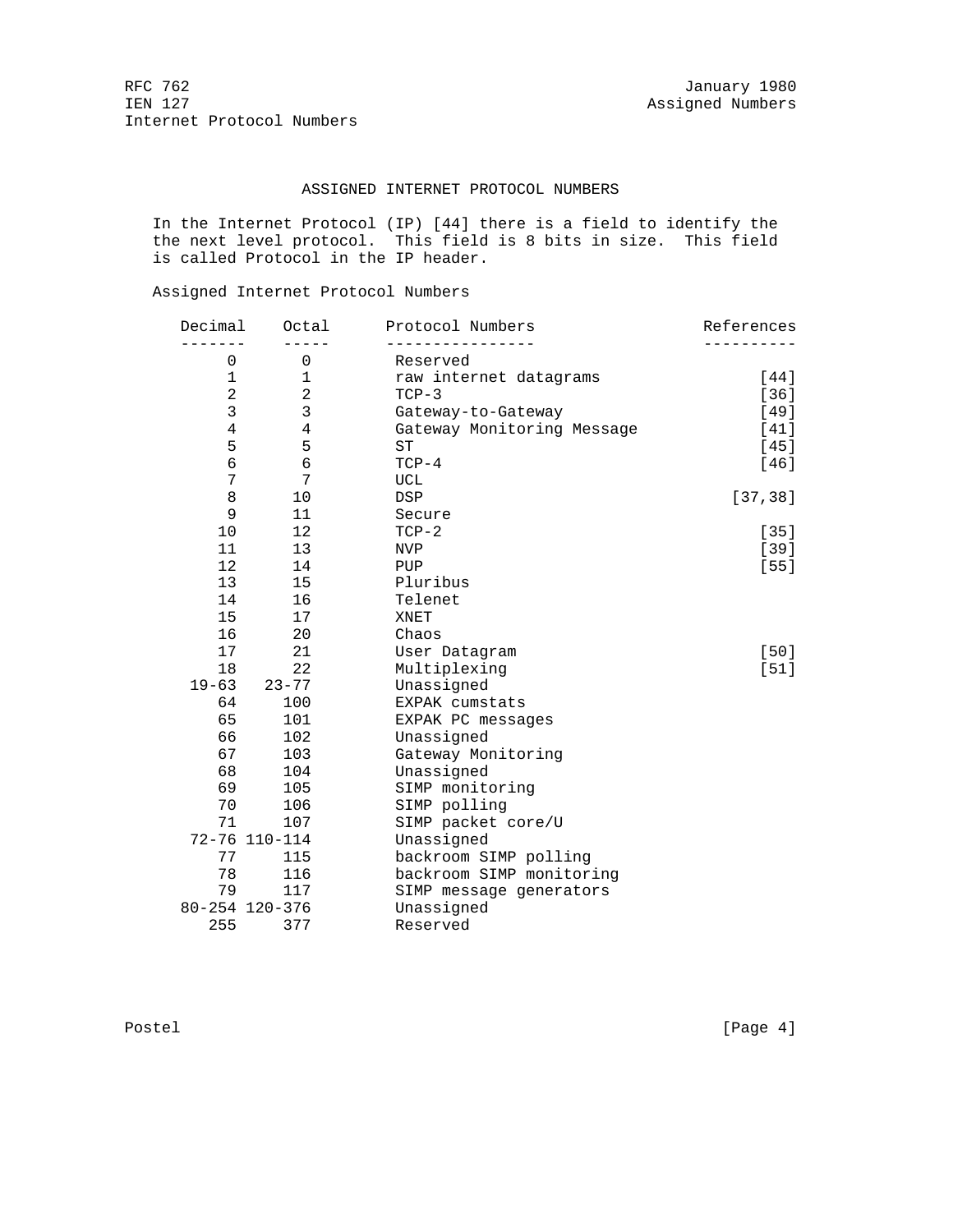RFC 762 January 1980<br>IEN 127 January 1980 Port or Socket Numbers

### ASSIGNED PORT or SOCKET NUMBERS

 Ports are used in the TCP [46] and sockets are used in the AHHP [1,3] to name the ends of logical connections which carry long term conversations. For the purpose of providing services to unknown callers a service contact socket is defined. This list specifies the port or socket used by the server process as its contact socket. In the AHHP an Initial Connection Procedure ICP [1,34] is used between the user process and the server process to make the initial contact and establish the long term connections leaving the contact socket free to handle other callers. In the TCP no ICP is necessary since a port may engage in many simultaneous connections.

Socket Assignments:

General Assignments:

| Decimal Octal |             | Description                    |
|---------------|-------------|--------------------------------|
|               |             |                                |
| $0 - 63$      | $0 - 77$    | Network Wide Standard Function |
| $64 - 127$    | $100 - 177$ | Hosts Specific Functions       |
| $128 - 223$   | $200 - 337$ | Reserved for Future Use        |
| $224 - 255$   | $340 - 377$ | Any Experimental Function      |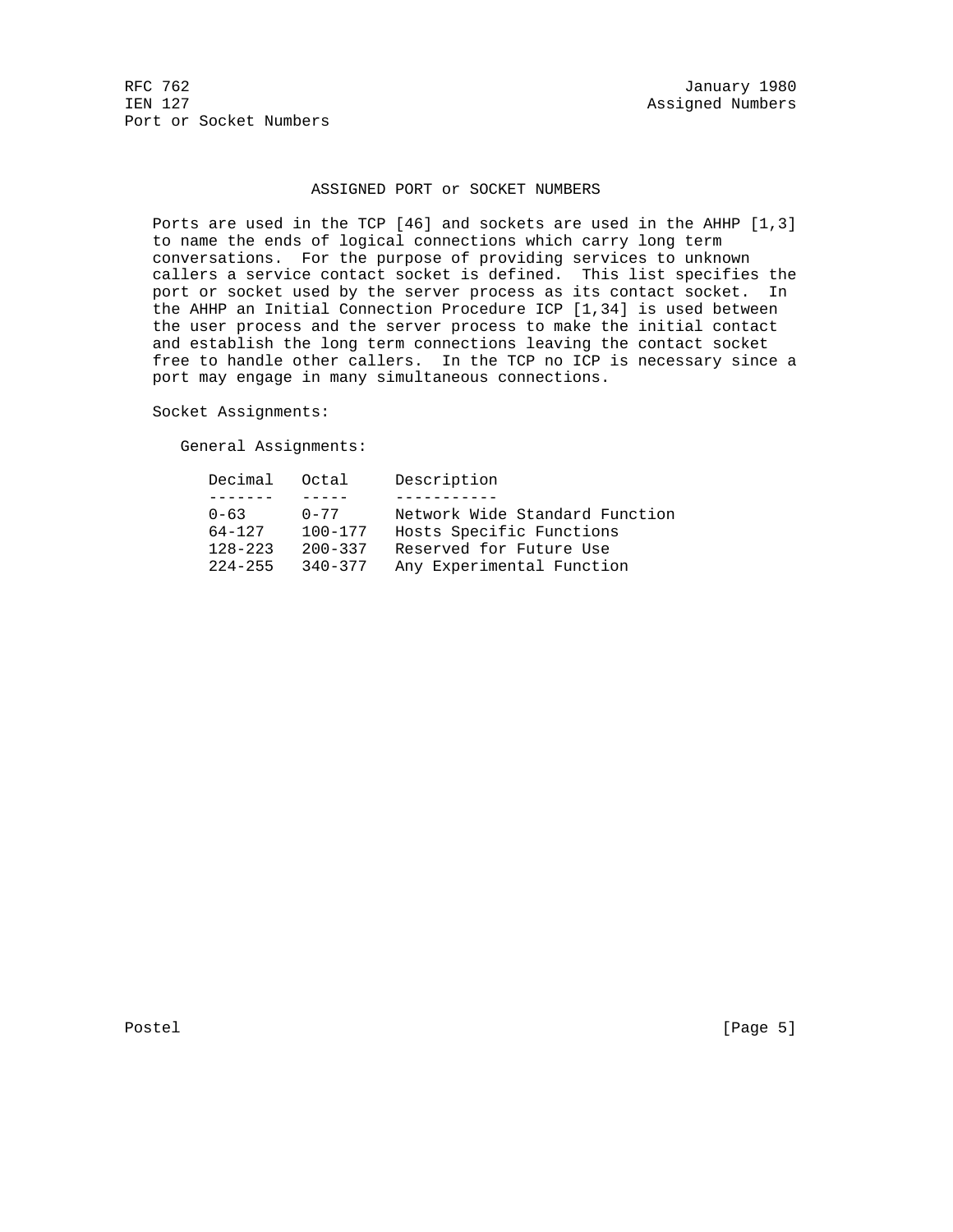Specific Assignments:

Network Standard Functions

| Decimal   | Octal           | Description                        | References  |
|-----------|-----------------|------------------------------------|-------------|
| 1         | 1               | Old Telnet                         | [6]         |
| 3         | 3               | Old File Transfer                  | [7, 8, 9]   |
| 5         | 5               | Remote Job Entry                   | [1, 10]     |
| 7         | 7               | Echo                               | $[11]$      |
| 9         | 11              | Discard                            | [12]        |
| 11        | 13              | Who is on or SYSTAT                |             |
| 13        | 15 <sub>1</sub> | Date and Time                      |             |
| 15        | 17              | Who is up or NETSTAT               |             |
| 17        | 21              | Short Text Message                 |             |
| 19        | 23              | Character generator or TTYTST      | $[13]$      |
| 21        | 25              | New File Transfer                  | [1, 14, 15] |
| 23        | 27              | New Telnet                         | [1, 16, 17] |
| 25        | 31              | Distributed Programming System     | [18, 19]    |
| 27        | 33              | NSW User System w/COMPASS FE       | [20]        |
| 29        | 35              | MSG-3 ICP                          | $[21]$      |
| 31        | 37              | MSG-3 Authentication               | $[21]$      |
| 33        | 41              | DPS ICP                            | [18, 19]    |
| 35        | 43              | IO Station Spooler                 |             |
| 37        | 45              | Time Server                        | [1, 22]     |
| 39        | 47              | NSW User System w/SRI FE           | $[20]$      |
| 41        | 51              | Graphics                           | [1, 26]     |
| 42        | 52              | Name Server                        | [52]        |
| 43        | 53              | WhoIs                              |             |
| 45        | 55              | Internet Message Processing Module | [53]        |
| 47        | 57              | NI FTP                             | [54]        |
| 49        | 61              | RAND Network Graphics Conference   | [56]        |
| 51        | 63              | Simple Internet Mail               |             |
| 53        | 65              | AUTODIN II FTP                     | $[57]$      |
| $55 - 63$ | $67 - 77$       | unassigned                         |             |

Postel [Page 6]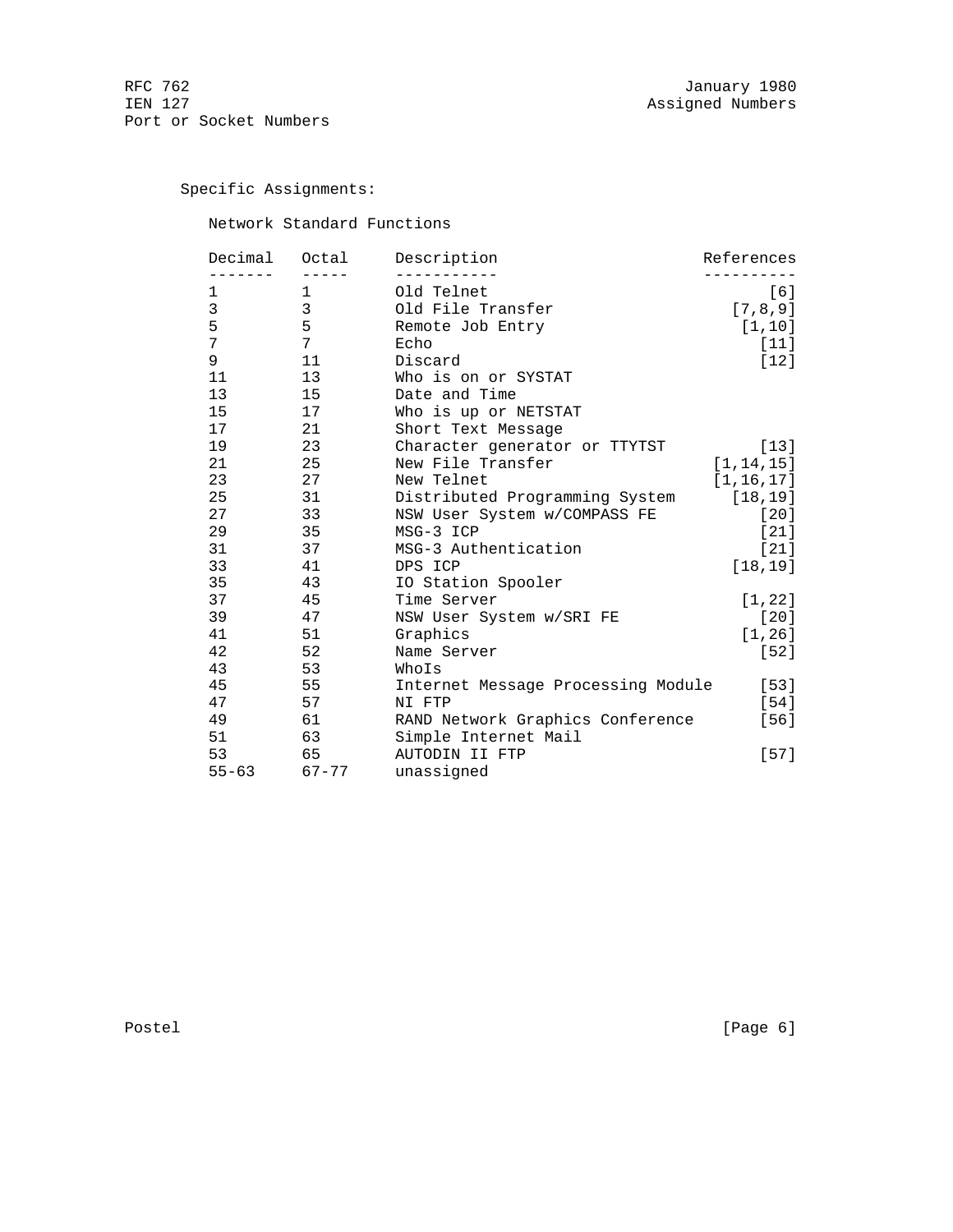Host Specific Functions

| Decimal                                                                                                                                                                                                                         | Octal                  | Description                   | References |
|---------------------------------------------------------------------------------------------------------------------------------------------------------------------------------------------------------------------------------|------------------------|-------------------------------|------------|
| - - - - - - -<br>65 — 10                                                                                                                                                                                                        | $\frac{1}{2}$<br>101 \ | unassigned                    |            |
| 67 — 10                                                                                                                                                                                                                         | 103                    | Datacomputer at CCA           | [24]       |
| 69                                                                                                                                                                                                                              | 105                    | CPYNET                        |            |
| 71                                                                                                                                                                                                                              | 107                    | NETRJS (EBCDIC) at UCLA-CCN   | [1, 25]    |
| 73                                                                                                                                                                                                                              | 111                    | NETRJS (ASCII-68) at UCLA-CCN | [1, 25]    |
| 75 — 17                                                                                                                                                                                                                         | 113                    | NETRJS (ASCII-63) at UCLA-CCN |            |
| 77                                                                                                                                                                                                                              |                        |                               | [1, 25]    |
|                                                                                                                                                                                                                                 | 115                    | any private RJE server        |            |
| 79                                                                                                                                                                                                                              | 117                    | Name or Finger                | [1, 40]    |
| 81                                                                                                                                                                                                                              | 121                    | Network BSYS                  |            |
|                                                                                                                                                                                                                                 | 83 123                 | MIT ML Device                 |            |
|                                                                                                                                                                                                                                 | 85 125                 | MIT ML Device                 |            |
|                                                                                                                                                                                                                                 | 86-94 126-136          | unassigned                    |            |
| 95 70                                                                                                                                                                                                                           | 137                    | SUPDUP                        | $[33]$     |
| 97 — 200                                                                                                                                                                                                                        | 141                    | Datacomputer Status           |            |
| 99 — 100 — 100 — 100 — 100 — 100 — 100 — 100 — 100 — 100 — 100 — 100 — 100 — 100 — 100 — 100 — 100 — 100 — 100 — 100 — 100 — 100 — 100 — 100 — 100 — 100 — 100 — 100 — 100 — 100 — 100 — 100 — 100 — 100 — 100 — 100 — 100 — 10 | 143                    | CADC - NIFTP via UCL          |            |
| 101                                                                                                                                                                                                                             | 145                    | NPL - NIFTP via UCL           |            |
| 103                                                                                                                                                                                                                             | 147                    | BNPL - NIFTP via UCL          |            |
| 105                                                                                                                                                                                                                             | 151                    | CAMBRIDGE - NIFTP via UCL     |            |
| 107                                                                                                                                                                                                                             | 153                    | HARWELL - NIFTP via UCL       |            |
| 109                                                                                                                                                                                                                             | 155                    | SWURCC - NIFTP via UCL        |            |
| 111 7                                                                                                                                                                                                                           | 157 — 157              | ESSEX - NIFTP via UCL         |            |
|                                                                                                                                                                                                                                 | 113 161                | RUTHERFORD - NIFTP via UCL    |            |
|                                                                                                                                                                                                                                 |                        | 115-127 163-177 unassigned    |            |
|                                                                                                                                                                                                                                 |                        |                               |            |
|                                                                                                                                                                                                                                 |                        |                               |            |

Reserved for Future Use

| Decimal Octal |                  | Description | References |
|---------------|------------------|-------------|------------|
|               |                  |             |            |
| 128-223       | 200-337 reserved |             |            |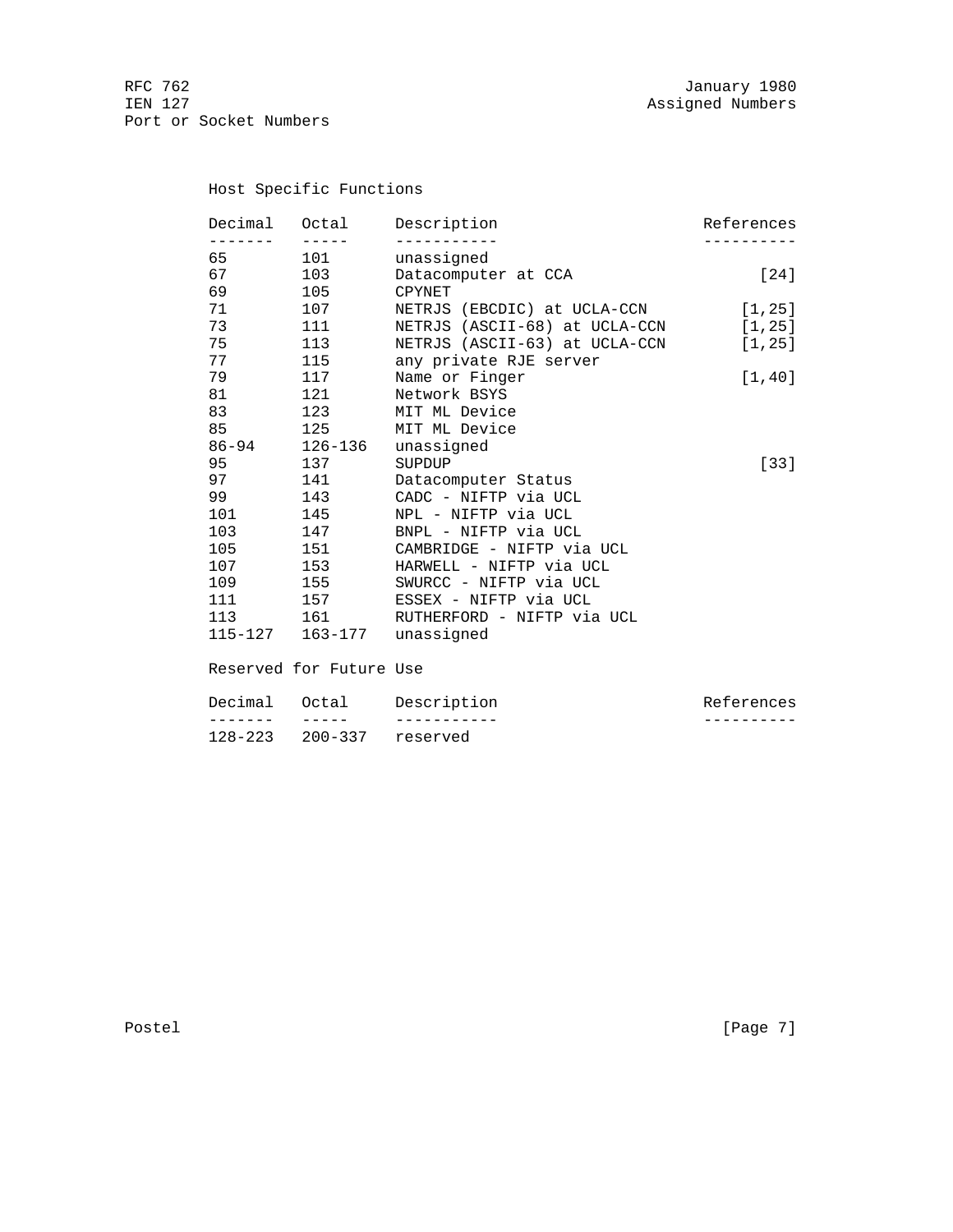RFC 762 January 1980 IEN 127 Assigned Numbers Port or Socket Numbers

# Experimental Functions

| Decimal     | Octal       | Description              | References   |
|-------------|-------------|--------------------------|--------------|
|             |             |                          |              |
| $224 - 231$ | $340 - 347$ | unassigned               |              |
| $232 - 237$ | $350 - 355$ | Authorized Mailer at BBN |              |
| 239         | 357         | unassigned               |              |
| 241         | 361         | NCP Measurement          | [27, 28]     |
| 243         | 363         | Survey Measurement       | [28, 29, 30] |
| 245         | 365         | LINK                     | $[31]$       |
| 2.47        | 367         | TIPSRV                   |              |
| $249 - 255$ | $371 - 377$ | RSEXEC                   | $[31, 32]$   |
|             |             |                          |              |

Postel [Page 8]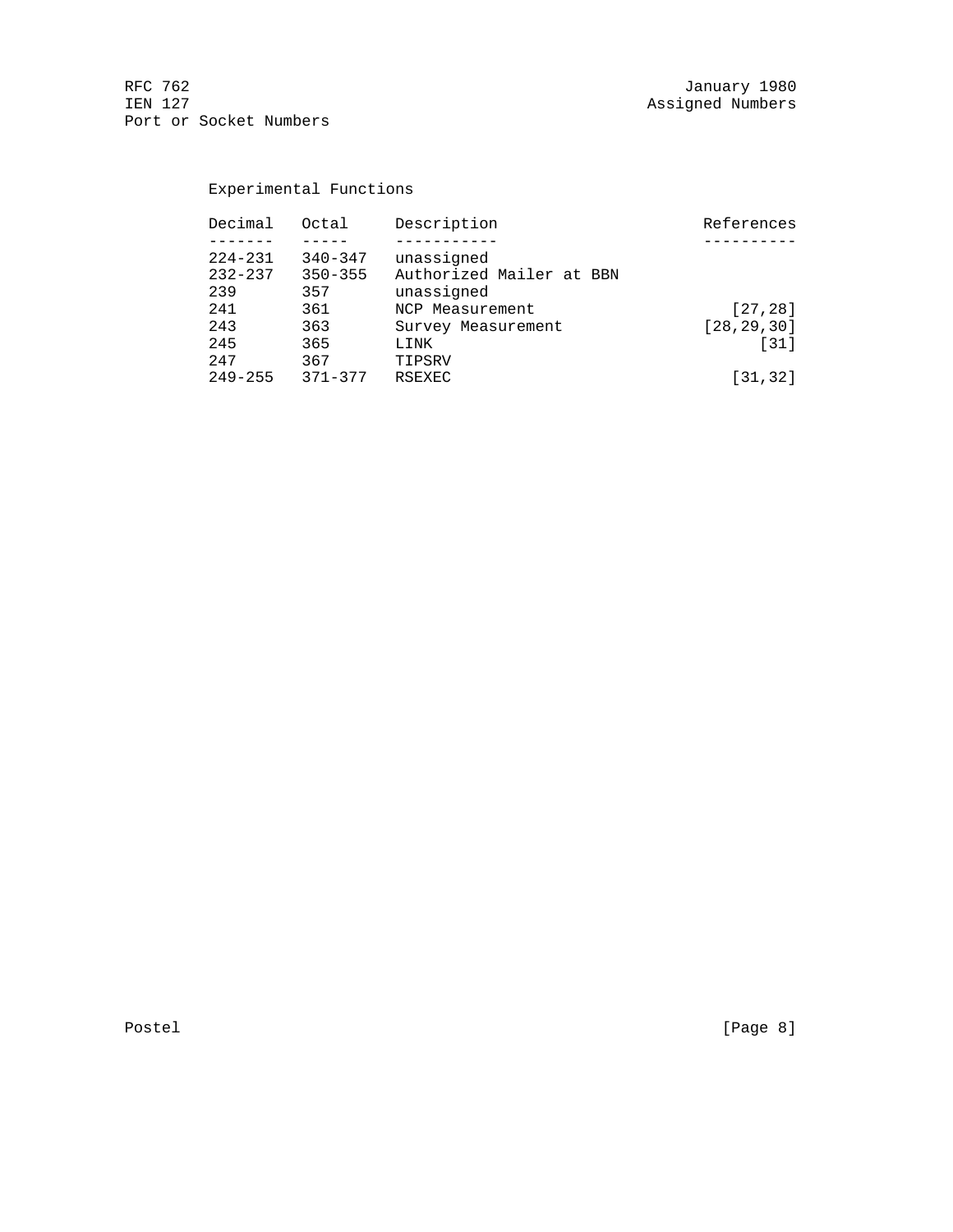Link Numbers

#### ASSIGNED LINK NUMBERS

 The word "link" here refers to a field in the original ARPANET Host/IMP interface leader. The link was originally defined as an 8 bit field. Some time after the ARPANET Host-to-Host (AHHP) protocol was defined and, by now, some time ago the definition of this field was changed to "Message-ID" and the length to 12 bits. The name link now refers to the high order 8 bits of this 12 bit message-id field. The low order 4 bits of the message-id field are to be zero unless specifically specified otherwise for the particular protocol used on that link. The Host/IMP interface is defined in BBN report 1822 [2].

Link Assignments:

| Decimal      | Octal       | Description                | References |
|--------------|-------------|----------------------------|------------|
|              |             |                            |            |
| 0            | $\Omega$    | AHHP Control Messages      | [1,3]      |
| $\mathbf{1}$ |             | Reserved                   |            |
| $2 - 71$     | $2 - 107$   | AHHP Reqular Messages      | [1,3]      |
| $72 - 151$   | $110 - 227$ | Reserved                   |            |
| 152          | 230         | PARC Universal Protocol    |            |
| 153          | 231         | TIP Status Reporting       |            |
| 154          | 232         | TIP Accounting             |            |
| $155 - 158$  | $233 - 236$ | Internet Protocol          | [44]       |
| $159 - 191$  | $237 - 277$ | Measurements               | $[28]$     |
| $192 - 195$  | $300 - 303$ | Message Switching Protocol | [4,5]      |
| $196 - 255$  | $304 - 377$ | Experimental Protocols     |            |
| $224 - 255$  | $340 - 377$ | <b>NVP</b>                 | [1, 39]    |
| $248 - 255$  | $370 - 377$ | Network Maintenance        |            |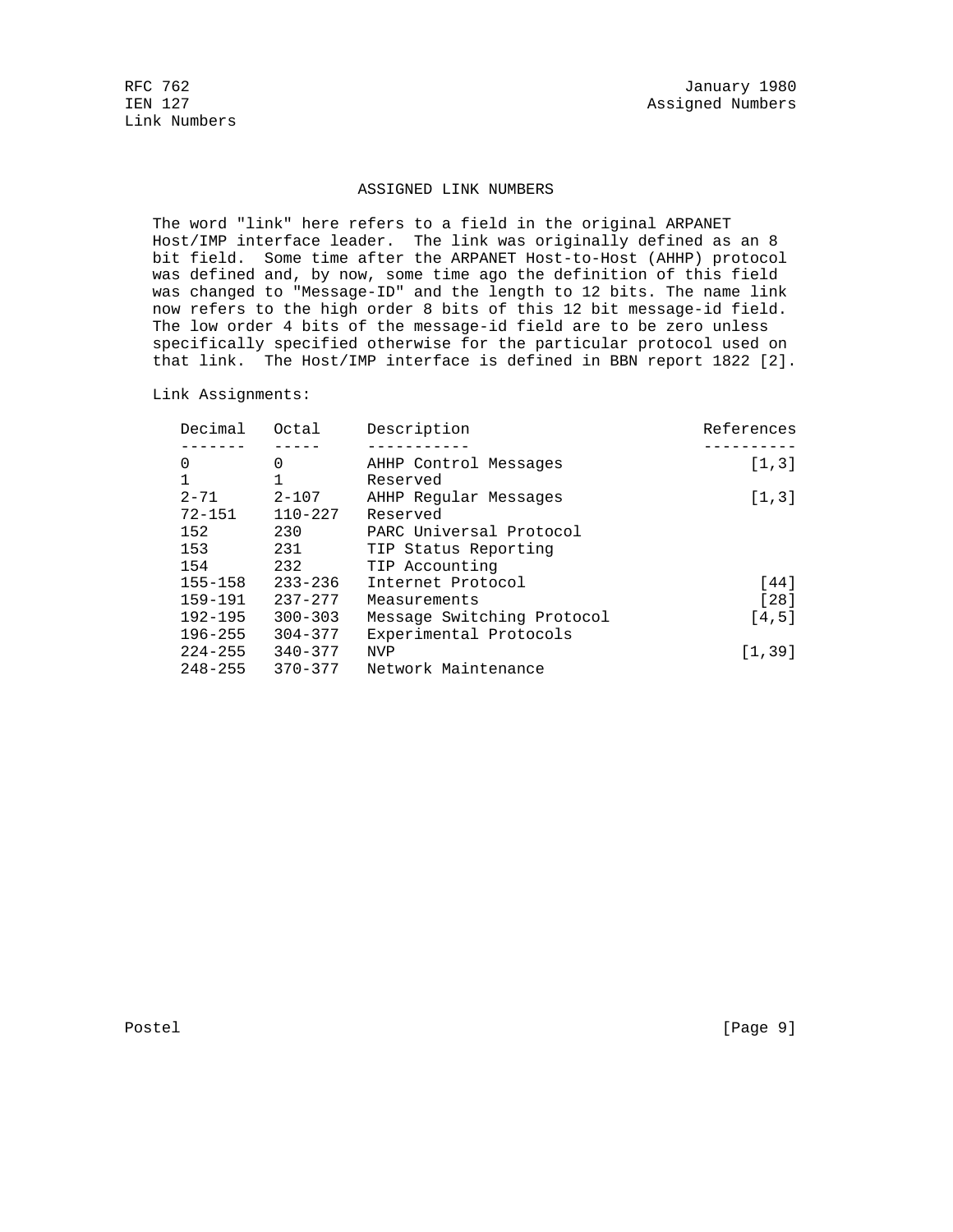#### REFERENCES

- [1] Feinler, E. and J. Postel, eds., "ARPANET Protocol Handbook," NIC 7104, for the Defense Communications Agency by SRI International, Menlo Park, California, Revised January 1978.
- [2] BBN, "Specifications for the Interconnection of a Host and an IMP," Report 1822, Bolt Beranek and Newman, Cambridge, Massachusetts, May 1978.
- [3] McKenzie,A. "Host/Host Protocol for the ARPA Network," NIC 8246, January 1972. Also in [1].
- [4] Walden, D. " A System for Interprocess Communication in a Resource Sharing Network," RFC 62, NIC 4962, 3 August 1970. Also published in Communications of the ACM, volume 15, number 4, April 1972.
- [5] Bressler, B. "A Proposed Experiment with a Message Switching Protocol," RFC 333, NIC 9926, 15 May 72.
- [6] Postel, J. "Telnet Protocol," RFC 318, NIC 9348, 3 April 1972.
- [7] McKenzie, A. "File Transfer Protocol," RFC 454, NIC 14333, 16 February 1973.
- [8] Clements, R. "FTPSRV -- Extensions for Tenex Paged Files," RFC 683, NIC 32251, 3 April 1975. Also in [1].
- [9] Harvey, B. "One More Try on the FTP," RFC 691, NIC 32700, 6 June 1975.
- [10] Bressler, B. "Remote Job Entry Protocol," RFC 407, NIC 12112, 16 October 72. Also in [1].
- [11] Postel, J. "Echo Process," RFC 347, NIC 10426, 30 May 1972.
- [12] Postel, J. "Discard Process," RFC 348, NIC 10427, 30 May 1972.
- [13] Postel, J. "Character Generator Process," RFC 429, NIC 13281, 12 December 1972.
- [14] Neigus, N. "File Transfer Protocol," RFC 542, NIC 17759, 12 July 1973. Also in [1].

Postel [Page 10]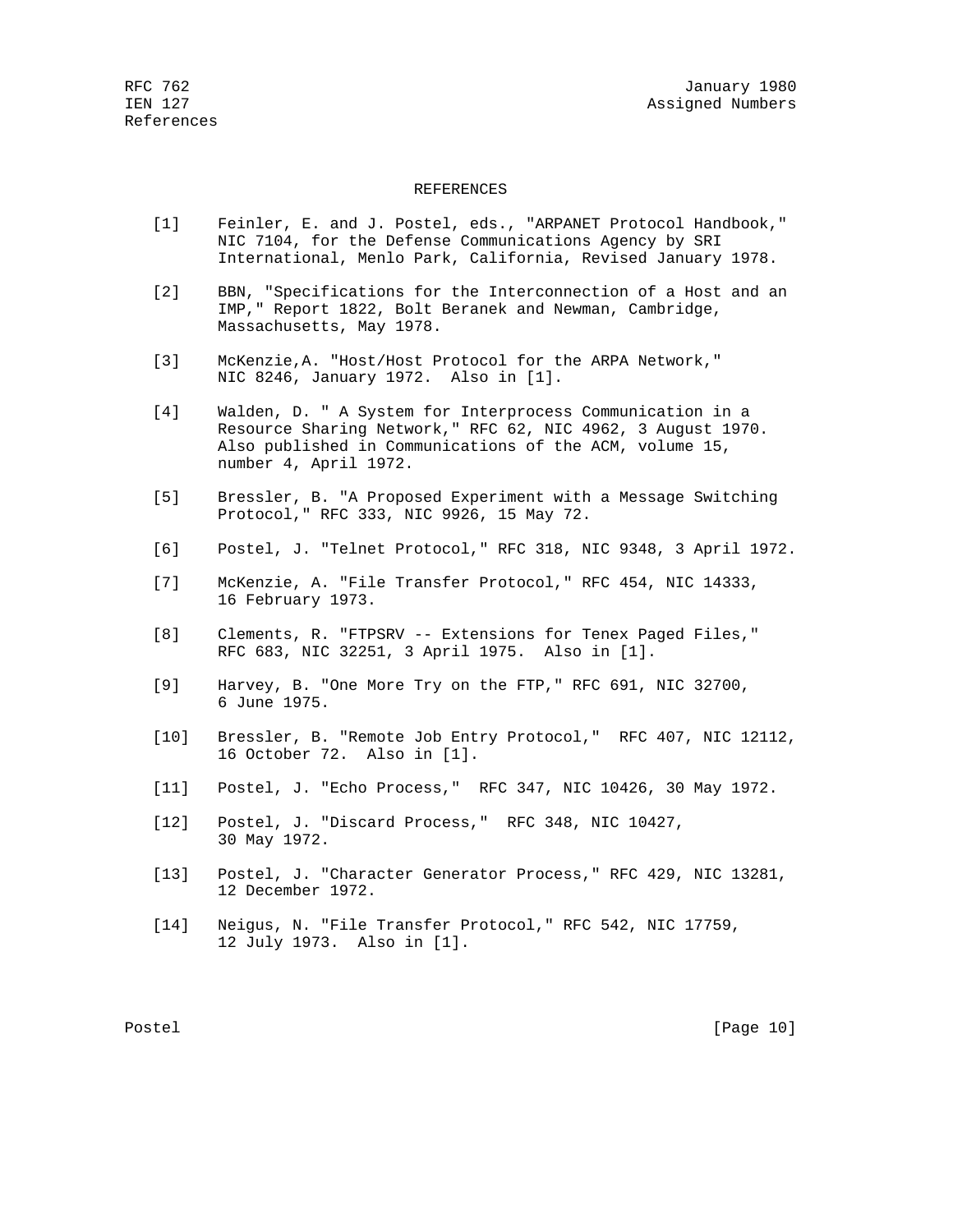- [15] Postel, J. "Revised FTP Reply Codes," RFC 640, NIC 30843, 5 June 1974. Also in [1].
- [16] McKenzie, A. "Telnet Protocol Specification," NIC 18639, August 1973. Also in [1].
- [17] McKenzie, A. "Telnet Option Specification," NIC 18640, August 1973. Also in [1].
- [18] White, J. "A High Level Framework for Network-Based Resource Sharing," RFC 707, NIC 34263, 14 January 1976. Also in NCC Proceedings, AFIPS, June 1976.
- [19] White, J. "Elements of a Distributed Programming System," RFC 708, NIC 34353, 28 January 1976.
- [20] COMPASS. "Semi-Annual Technical Report," CADD-7603-0411, Massachusetts Computer Associates, 4 March 1976. Also as, "National Software Works, Status Report No. 1," RADC-TR-76-276, Volume 1, September 1976. And COMPASS. "Second Semi-Annual Report," CADD-7608-1611, Massachusetts Computer Associates, 16 August 1976.
- [21] NSW Protocol Committee, "MSG: The Interprocess Communication Facility for the National Software Works," CADD-7612-2411, Massachusetts Computer Associates, BBN 3237, Bolt Beranek and Newman, Revised 24 December 1976.
- [22] Harrenstien, K. "Time Server," RFC 738, NIC 42218, 31 October 1977. Also in [1].
- [23] Skelton, A., S. Holmgren, and D. Wood, "The MITRE Cablenet Project," IEN 96, April 1979.
- [24] CCA, "Datacomputer Version 5/4 User Manual," Computer Corporation of America, August 1979.
- [25] Braden, R. "NETRJS Protocol," RFC 740, NIC 42423, 22 November 1977. Also in [1].
- [26] Sproull, R, and E. Thomas. "A Networks Graphics Protocol," NIC 24308, 16 August 1974. Also in [1].
- [27] Cerf, V., "NCP Statistics," RFC 388, NIC 11360, 23 August 1972.

Postel [Page 11]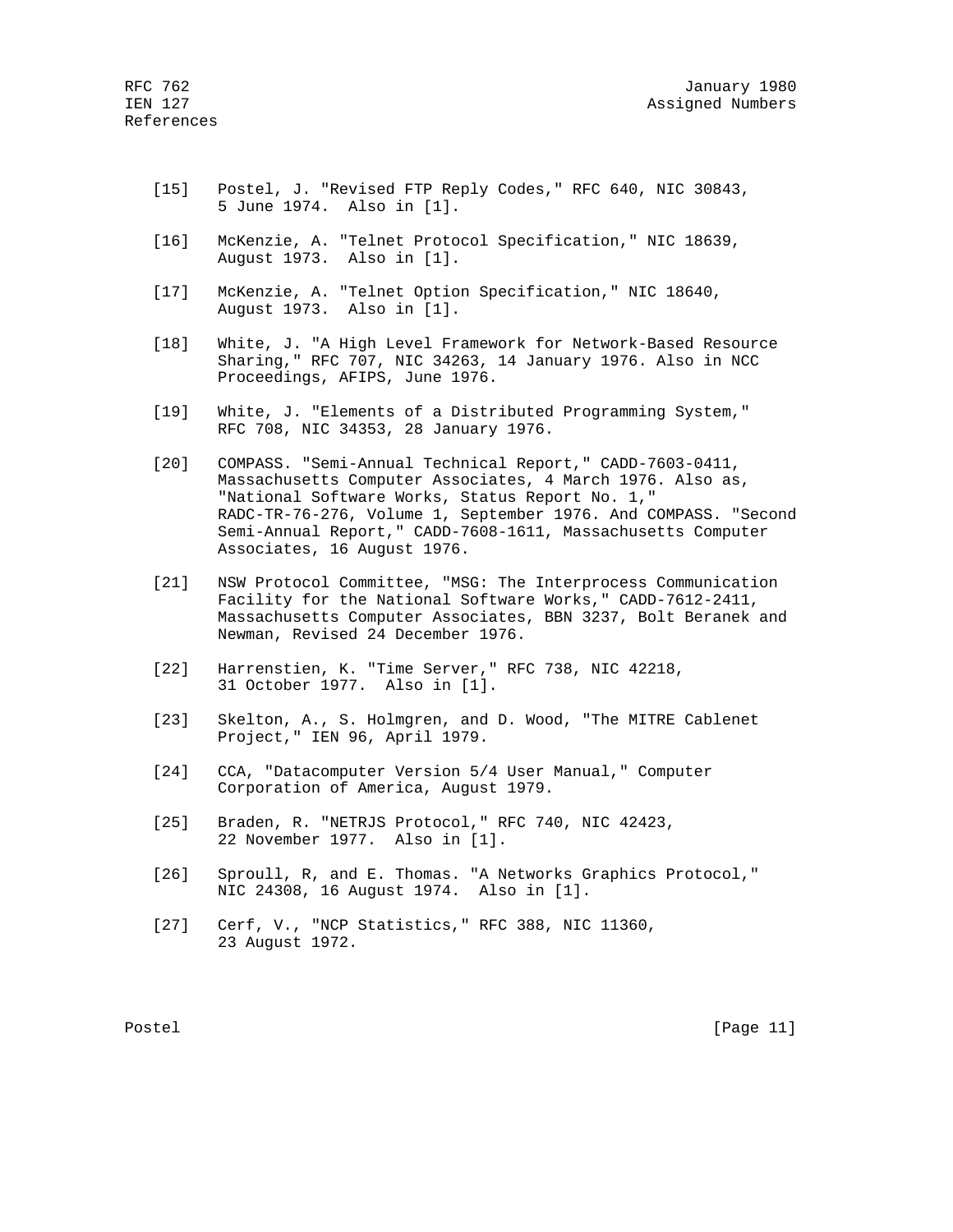- [28] Cerf, V., "Formation of a Network Measurement Group (NMG)," RFC 323, NIC 9630, 23 March 1972.
- [29] Bhushan, A., "A Report on the Survey Project," RFC 530, NIC 17375, 22 June 1973.
- [30] Cantor, D., "Storing Network Survey Data at the Datacomputer," RFC 565, NIC 18777, 28 August 1973.
- [31] Bressler, R., "Inter-Entity Communication -- An Experiment," RFC 441, NIC 13773, 19 January 1973.
- [32] Thomas, R. "A Resource Sharing Executive for the ARPANET," AFIPS Conference Proceedings, 42:155-163, NCC, 1973.
- [33] Crispin, M. "SUPDUP Protocol," RFC 734, NIC 41953, 7 October 1977. Also in [1].
- [34] Postel, J. "Official Initial Connection Protocol," NIC 7101, 11 June 1971. Also in [1].
- [35] Cerf, V. "Specification of Internet Transmission Control Program -- TCP (version 2)," March 1977.
- [36] Cerf, V. and J. Postel, "Specification of Internetwork Transmission Control Program -- TCP Version 3," USC/Information Sciences Institute, January 1978.
- [37] Reed, D. "Protocols for the LCS Network," Local Network Note 3, Laboratory for Computer Science, MIT, 29 November 1976.
- [38] Clark, D. "Revision of DSP Specification," Local Network Note 9, Laboratory for Computer Science, MIT, 17 June 1977.
- [39] Cohen, D. "Specifications for the Network Voice Protocol (NVP)," NSC Note 68, 29 January 1976. Also as USC/Information Sciences Institute RR-75-39, March 1976, and as RFC 741, NIC 42444, 22 November 1977. Also in [1].
- [40] Harrenstien, K. "Name/Finger," RFC 742, NIC 42758, 30 December 1977. Also in [1].
- [41] Cole, J. "Gateway Monitoring Messages," BBN, 1 February 1978.
- [42] Postel, J. "Draft Internetwork Protocol Specification -- Version 2," USC/Information Sciences Institute, February 1978.

Postel [Page 12]